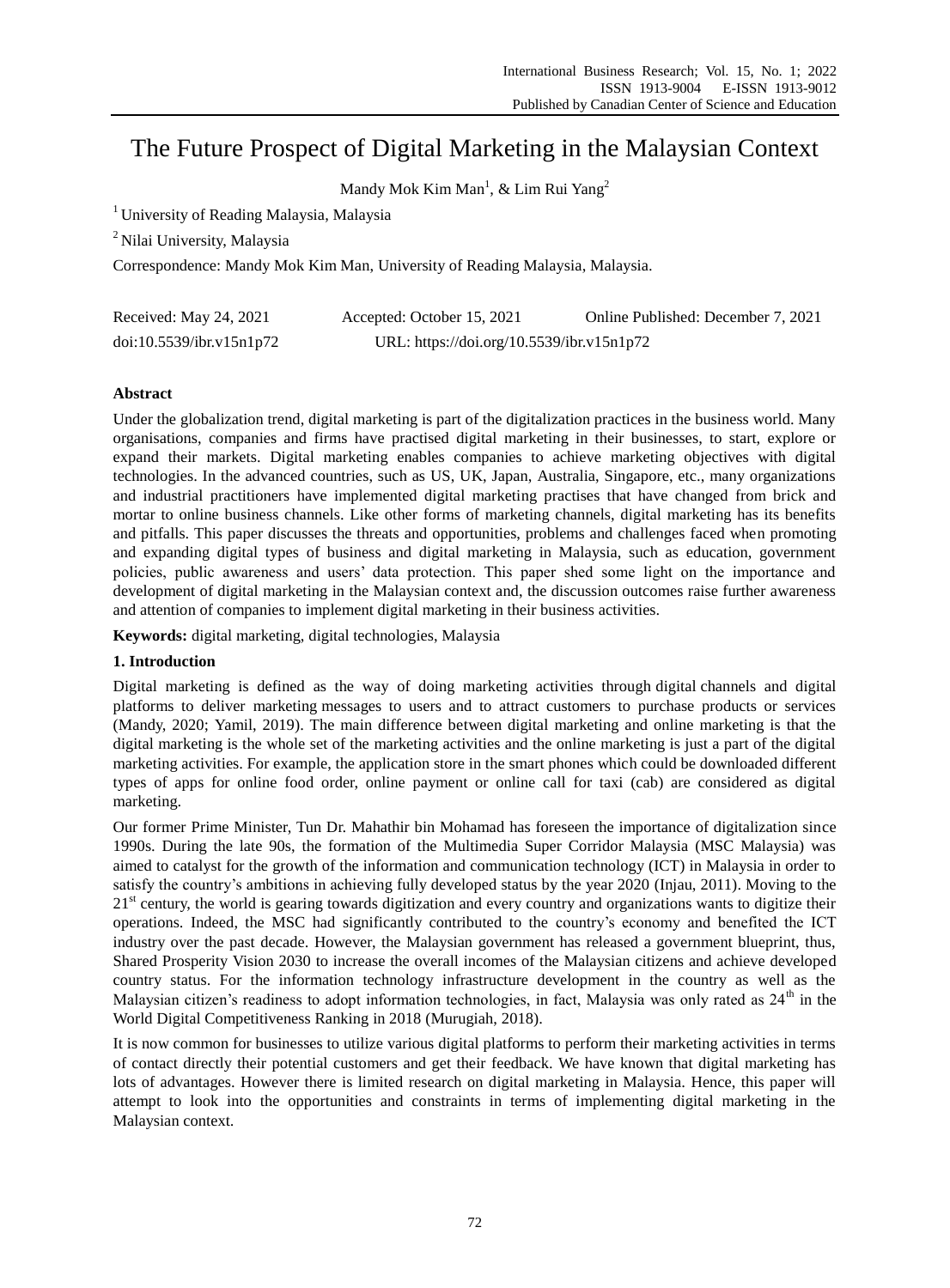## **2. Digital Marketing Studies in Advanced Countries**

The future of digital marketing has been widely discussed by academicians from developed countries, such as USA (Sutton, 2017; Clayton, 2014) and UK (Stone & Woodcock, 2014). They mentioned the drastic growth of internet users and in e-commerce activities. The authors of the articles have forecasted that digital marketing will create changes in business practices and influence selling and buying processes. The following table presents the research articles and blogs published on the future of digital marketing in the last seven years (2014-2020).

| <b>Topics</b>                                                                                              | <b>Authors, year, countries</b> |  |
|------------------------------------------------------------------------------------------------------------|---------------------------------|--|
| The future of social media in marketing                                                                    | Appel et al., 2020, UK          |  |
| transdisciplinary future of<br>Digital disruption:<br>The<br>marketing education                           | Victoria & Peterson, 2019, US   |  |
| The future of digital marketing in a data-privacy world                                                    | Lara, 2018, US                  |  |
| How to optimize digital marketing execution: Notes from the<br>field                                       | Fred et al., 2018, US           |  |
| Identity is the future of digital marketing. Here's why                                                    | Weekly & Hills, 2018, US        |  |
| The future of digital marketing                                                                            | Sutton, 2017, USA               |  |
| Trends and future directions in online marketing research                                                  | Roy et al., 2016, UK            |  |
| Online marketing strategies: The future is here.                                                           | Schwarzl et al., 2015, Poland   |  |
| Webbiquity: The future of digital marketing according to the                                               | Clayton, 2014, USA              |  |
| giants                                                                                                     |                                 |  |
| Interactive, direct and digital marketing: A future that<br>depends on better use of business intelligence | Stone & Woodcock, 2014, UK      |  |

# Table 1. List of Research Articles

Furthermore, many authors had conducted studies on how digital marketing is changing the business environment. Their opinions are stated as follow:

"The widespread of internet service had been proved to facilitate opportunities and enhance the effectiveness and efficiencies of organizations' marketing activities. It is in terms of access to relevant information from targeted group, higher accessibility to reach their target customers and retrieve reviews and feedbacks from customers." (Michael, 2014).

"The use of digital marketing in the digital era not only allows for brands to market their products and services, but also allows for online customer support through 24/7 services to make customers feel supported and valued." (Kaur & Sandhu, 2017).

"The word of mouth communication and peer-to-peer dialogue have a greater effect on attracting new customers and customers are more likely to trust other customer experience which was proven by past researches. Hence, it is increasingly advantageous for companies to utilise social media platforms to connect with their customers and create these dialogues and discussions to maximize the word of mouth communication." (Abeysekera, 2016)

Indeed, various researches had pointed out the benefits and implications of digital marketing in the private sectors. However, these are from the advanced countries perspectives. Since the Malaysia context are different from the developed countries in terms of intentions to adopt, market situations, government policies, education level and banking institutions support.

## **3. Digital Marketing Practices in Malaysia**

#### *3.1 Internet Penetration*

In recent years, we had witnessed a very fast adoption of new digital channels that allows us to connect, share and collaborate like never before. It is due to the rapid transformation of the digital world. In the early days, digital marketing was treated as a one-way communication, where companies used websites as advertising tools that reflect what information they intended to share to the public.

However, moving into the 2000s, the digital world is transforming into a more innovative platform. In 2004, the term "Web 2.0" was first used to describe the participatory and collaborative platform where the content of the platform is modified by the platform's owner and also the platform's users (Kaplan & Haenlein, 2010). In other words, "Web 2.0" shapes a two way marketing communication that allows corporations and internet users to connect.

However, the question whether the developing counties, particularly Malaysia had fully adopted this transformation. Indeed, based on the document from World Bank (2018), most of the Malaysians are connected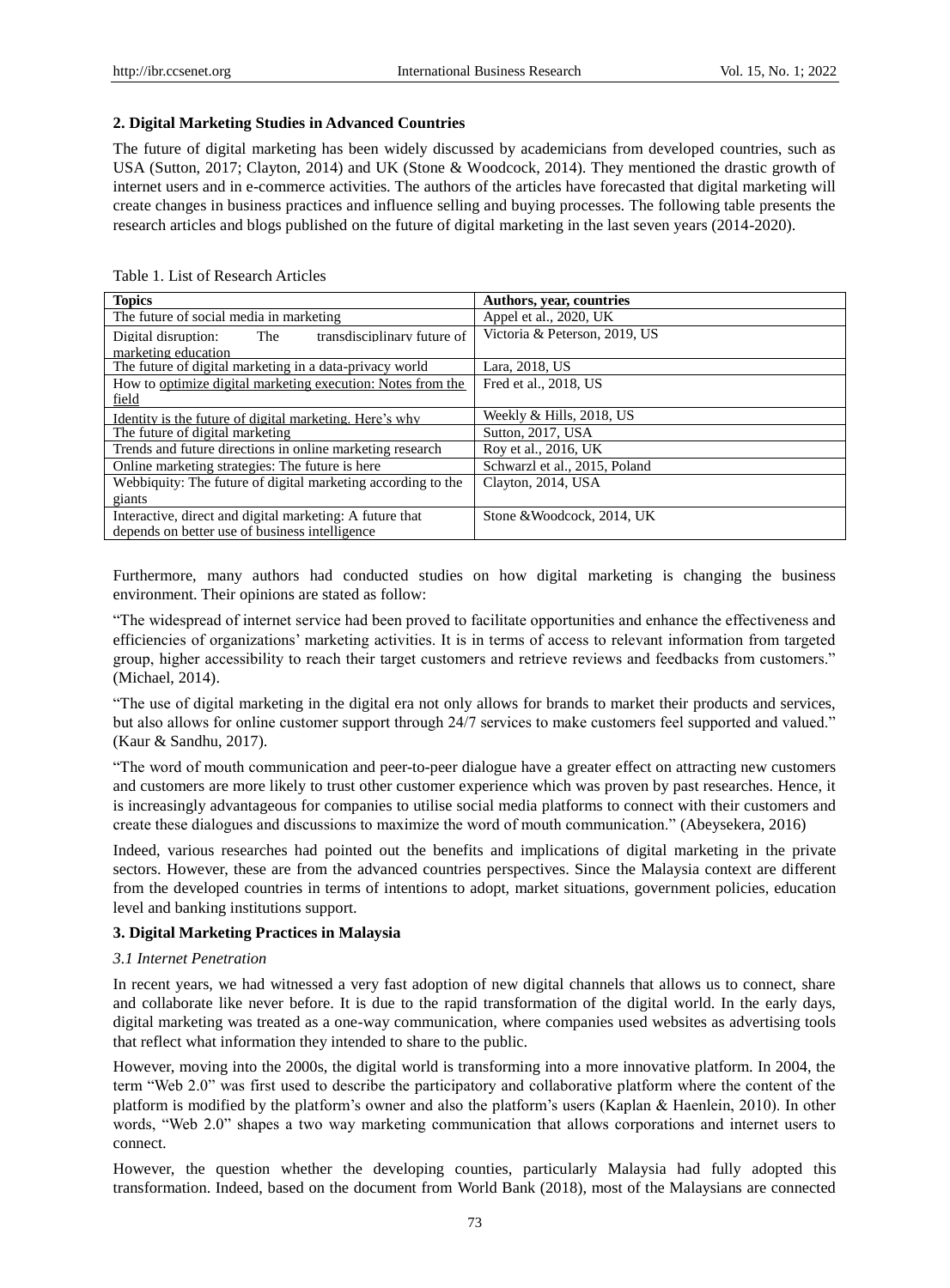to the internet and engage in digital world. In fact, the report addressed that, within the ASEAN region, empirical data showed that Japan, South Korea and Singapore have high internet penetration rates (The New Straits Times, 2019). Furthermore, the report also projected that Malaysia's digital economy at the 5% growth rate of its internet penetration by 2020.

While the data is quite encouraging, we should not forget our country's 2020's vision, which intended to achieve a developed country status by the year 2020. Hence, it is imperative for us to compare our results with those of other developed countries. For instance, empirical data shows that both Singapore and Japan have achieved an internet penetration rate of 84% and 90% respectively (Statista, 2019; Singapore Business Review, 2019). Taking Singapore and Japan as our benchmark, one of the imperative factors in achieving the status of a developed country, is an internet penetration rate of at least 84%. In fact, our current internet penetration rate is only 76.9%, where it is only expected to reach 81.9% in 2020. Hence, it is not sufficient for us to reach the desired target (MCMC, 2018).

#### *3.2 Market Situation*

World Bank (2018) reflected that, there is still lack of Malaysian business establishments engage in digitalization business. Victoria et al. (2019)'s study indicated that that only 5.2% of business in Malaysia are involved in the e-commerce sector. In contrast, compared to developed countries, 24% of businesses in EU purchased online (World Bank, 2018). Moreover, based on a World Bank (2018) report, most of the digital economy activities are focused in only five major states in Malaysia: Selangor, Kuala Lumpur, Putrajaya, Malacca, and Penang. It shows that there are inequalities in developing digital business activities among the states and there is a need to review the current policy to make it right in place.

The low participation rate does not indicate that digital businesses are not important to Malaysia or does not contribute much to the economy. The World Bank (2018) report also reflected that, despite the low participation, the e-commerce accounted for a significant business growth and contributed to the nation's economy. During the year 2018, 24% of Malaysia's total business incomes were contributed by e-commerce (World Bank, 2018). Hence, it is reflected that the digital world plays a significant role in the country's economy despite a relatively low attention.

Hence, in Kaur and Sandhu (2017) studies, they suggested that the right policies need to be put at the right place and right time which able to cope with the digital transformation. Malaysia is an upper middle-income country. The Malaysia government is suggested to develop the 5G broadband infrastructure in the whole country which includes urban and rural areas and also to promote digital literacy. This is speaking in terms of formulating effective competition regulation, enforcement and augmenting worker's skills (Kaur & Sandhu, 2017).

#### *3.3 Government Policies, Infrastructure and Integration*

The third assumption of Malaysia's digital market prospects is the lack of government intervention (lack of effective competition in the telecommunication sector); lack of a system integration (none of it serves as an integrated system that serves an all-purpose system such as e-wallet, we have TnG, WeChat, AliPay, Boost and so on) and finally the lack of attractive policies to hold great opportunities for innovators investors and marketers.

First of all, World Bank (2018) suggested that internet connections is the critical foundation of the digital economy and the government intervention into the private sectors plays an imperative role in promoting the growth of the sector. As suggested by various marketing and management theories, competition among businesses fosters growth of the industry. However, in Malaysia's case, Telekom Malaysia Berhad has a dominance role in the telecommunication sector. With Telekom's dominance involvement in the development of telecommunication sector in Malaysia, it gives some advantages such as able to control upstream market and its vertical integration, at the same time it also gives some limitations to the other new competitors to enter the telecommunication market (World Bank, 2018).

In order to increase internet penetration rate and foster digital market growth in developing countries, the founder of Alibaba, Jack Ma (2018) stated that, the government needs to overcome the problems that prevent businessman to enter the digitalization market, such as constraints to digital adoption, in terms of reducing cost of adoption, promote reliable and stable internet as well as encourage E-entrepreneurship, especially among SMEs. Furthermore, when formulating policies to foster growth in digital industries, the government needs to ensure they will collect sufficient revenue, at the same time ensure that the revenue collected will be used for continuously development of digital-related infrastructure for the nation and educational programmes that train up the skilled workers in the digital-related career.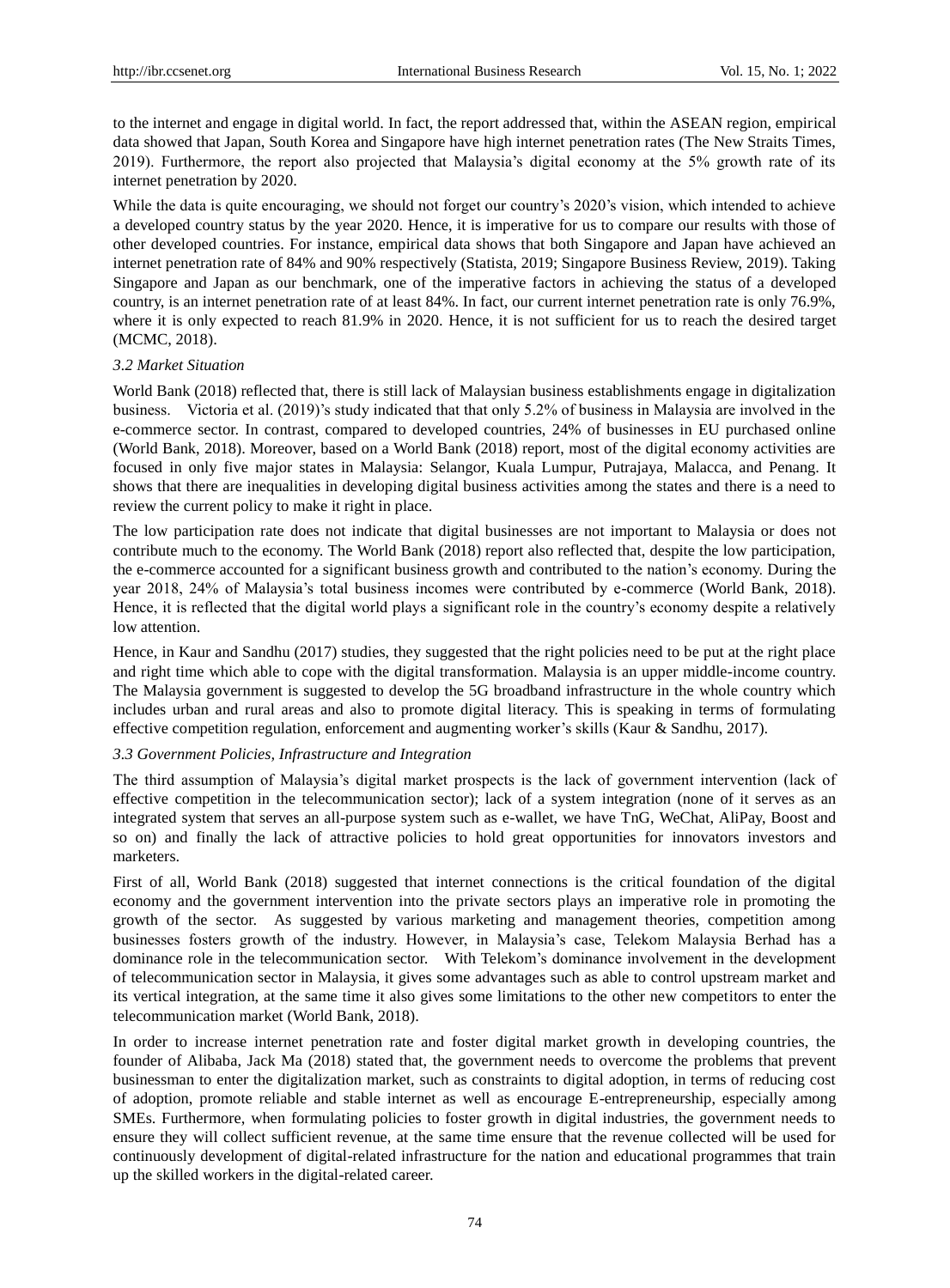# *3.4 Users' Data Protection*

As mentioned in the earlier section, the growth of the digital economy in Malaysia is facing several obstacles, which include the development of digital infrastructure. Hence, this section will focus on digital transaction technologies and the protection of personal data.

To accommodate many e-commerce sites, digital payments is imperative in making transactions. According to World Bank (2018), nearly 85% of adults in Malaysia have an E-account in financial institution. Although there are many Malaysian with an E-account in financial institution, there are also many Malaysians who do not own an E-account. It is due to lack of skills and knowledge related with operating the E-account and also the fundamental issue of data privacy which has yet to be solved.

It was mentioned by World Bank (2018), although Malaysian's online users are protected by the Personal Data Protection Act (2010) (PDPA), there is still a need for continous improvements to meet the challenges. Indeed, the PDPA continuously monitor compliance with the users personal data policies and procedures However, it is still not as advanced as those of the developed countries. For example, China's digital payment system requires users to pass through facial or fingerprint recognition in order to make certain transaction. Hence, through these processes, it enhances the strength of personal data protection.

Furthermore, it was pointed out by Ghani (2016) that privacy data protection should be monitered by external credit reporting agencies. For example, the European Union model requires that personal data is monitored by approved agencies to enhance transparency and credibiility. If the policy makers get public's feedback and listen to their problems and needs before outline the policy related with privacy data protection may help to improve the implemantation of the PDPA policy made for the benefits of the public.

# *3.5 Educational Supports*

The world is going to globalization and digitalization trend. More and more manufacturers and marketers involve in digital business and many consumers engage in purchasing through online or digital platforms. The number of consumers registered in digital platforms have increased drastically. Therefore, it is important that the education system can prepare the public to embrace the new world of digitalization. Indeed, the Malaysian government supports and encouraging knowledge economy. Currently Alibaba Group has set up an office in KL to provide a hub for training young digital entrepreneurs. This is because they have foreseen the potential of digital marketing and this will imbibe the culture and tenets of marketing. However, education in digital marketing, particularly digital entrepreneurship is still generally insufficient in Malaysia.

As reflected by Yong (2019), today's marketing tactics and strategy is about how to use big data to analyze market, predict consumers' purchase patterns and attract consumers to purchase products or services. Furthermore, as mentioned by recruiting experts, Hays Malaysia (2018), they commented that there is a need for organizations to cope with digital technology as the marketing has transformed into content marketing and applied big data analysis to achieve competitive advantage. Hence, manufacturers and marketers need to change to cope with the globalization and digitalization trend to ensure that they are not left out under the Industrial Revolution 4.0, for business transformational to digital platforms and online business model. Both authors concluded that, Malaysia still lack of digital marketing expertise, in terms of the ability to integrate offline and online channel experience to form a cross-functional organization.

# **4. The Future of Digital Marketing in Malaysia**

Despite the numerous challenges confronting digital marketing in Malaysia, great challenges come with great opportunities for future growth and development of marketing as the pivot of developing economies. These future opportunities are explained as follows:

# *4.1 Digital Connectivity*

There is a drastic increase in Malaysian business activities using digital technologies and consumers purchase products and/or services with digital tools. Averagely, the Malaysian digital consumers spend about 14 hours a day on digital devices for browsing information and purchasing (The Sun Daily, 2018). Hence, it presents great opportunities for companies in Malaysia.

For instance, there are several factors that make Malaysia as a desirable place to expand digital businesses. As most people speak English as well as are fairly affluent, this eliminates a huge barrier to communicate with buyers and sellers throughout the globe. Besides, as one of the most developed country in Southeast Asia, there already exists a large middle class with a relatively high purchasing power. These pre-existing conditions are most conducive for companies to create a "wow effect" in the Malaysian digital market.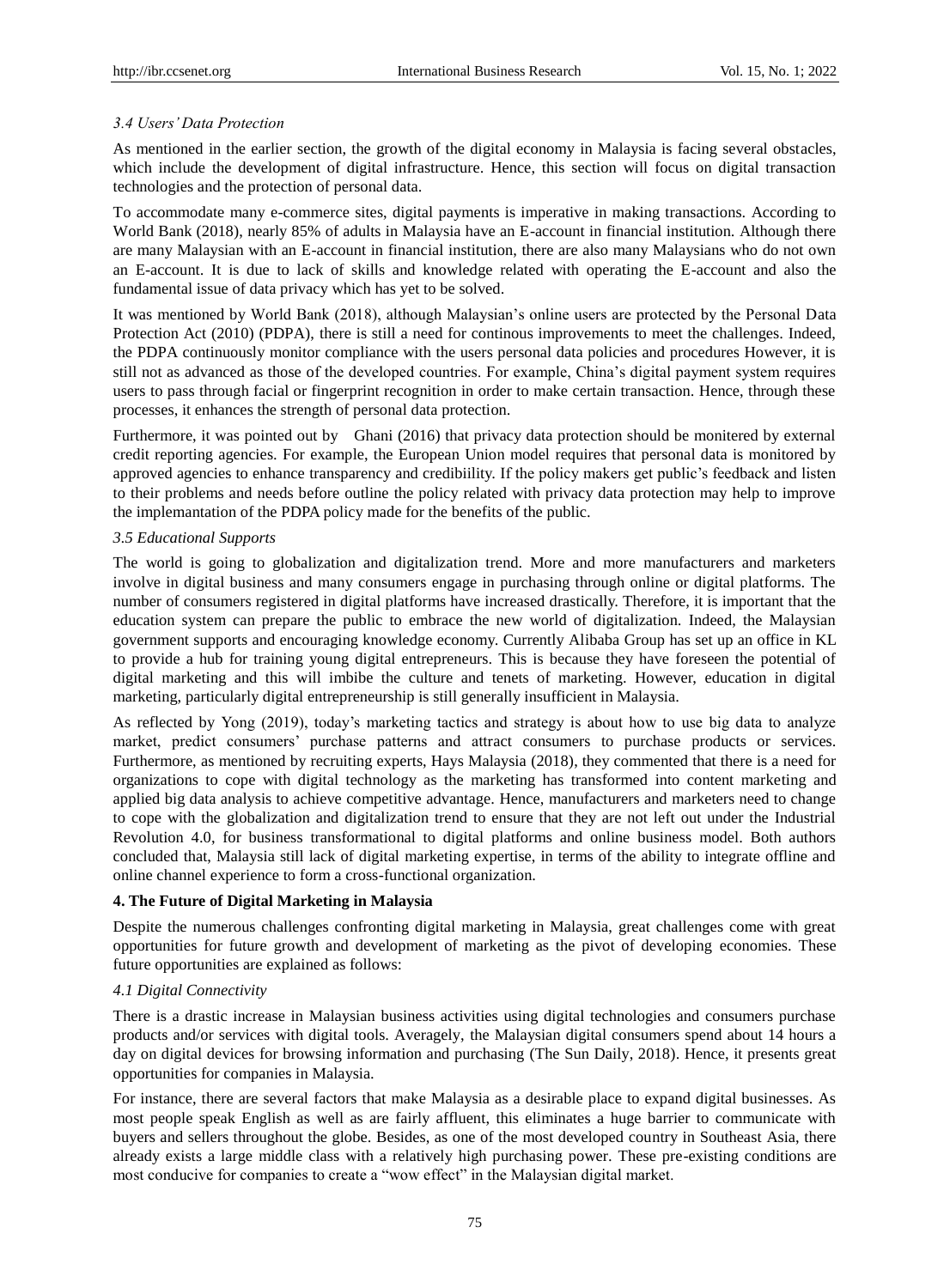Viewed from a broader perspective, Malaysia developed from the electrical and electronic industries and achieved average 6.3 % growth per year in gross domestic product during 1960–2018 (Statistia, 2019). During this period, the Malaysia government had carried out some development policies (such as digital entrepreneurship programmes, Industrial 4.0), paying the way for the rise of digital industries within the country.

## *4.2 Digital Platforms*

The Malaysia's Digital Free Trade Zone **(**DFTZ) was a government initiative to promote the growth of digital industry in Malaysia. The DFTZ was launched in 2017, financed by the Malaysian government in collaboration with Maybank, Alibaba and various financing institutions and technology firms. The DFTZ aims to provide a platform that features integrated e-service to facilitate government and business services.

As mentioned in the earlier sections, the growth of the digital industry is highly dependent upon SMEs. Hence, the DFTZ provides a huge opportunity for SMEs as the primary goal of this initiative is aimed at eliminating barriers for SMEs to enter the market through simplifying the regulations.

Specifically, through DFTZ, the government intends to eliminate entry barriers and support the industry through three effective ways:

*(1) As policymakers:* to outline and implement policies which beneficial to manufacturers, marketers, financial institutions, business-related agencies and consumers.

*(2) As service providers:* to provide services such as logistics, transportation, construction, business registration and financial services.

*(3) As conveners:* to connect the expertise for online shops' training. (The Straits Times, 2017)

Hence, through taking advantage of this government initiative, local SMEs could sustain and grow in the digital industry. Ultimately, the country could progressively enhance internet penetration and improve market situation.

### *4.3 Digital Entrepreneurs*

As mentioned in an earlier section, the Malaysian business digital presence is mainly dominated by the manufacturing sector. However, the minimum wage of Malaysia's labour has increased from RM 1100 (2019) to RM1200 (2020). Malaysia manufacturing industries have shifted from labour-intensive to capital-intensive to focus on technological, automation, research and development (R&D). Therefore, Malaysia does not have the competitive advantage to manufacturing the low-cost manufacturing goods anymore. To obtain competitive advantage in the Industrial Revolution 4.0, Malaysia entrepreneurs need to transform their business into digital-related marketing. Hence, there is a need for Malaysia manufacturers and marketers to transform their business model into digitalization and set up or engage in digital platforms to sell their products or services.

In fact, the Malaysia's National Industry 4.0 Policy forms a basis for the growth of the digital sector. For instance, under the National Industry 4.0 Policy, the Malaysia government provides financial supports to the small and medium-sized enterprises to set up their websites or digital platforms to sell and buy products through online. The Malaysia government also helps the organizations, companies and firms by providing expertise services to train up workers for digital and computer skills in production, operation and marketing. This directly enhances the productivity and overall performance of the employees and organizations.

On the other hand, the lack of skilled personnel in the digital marketing sector also creates some constraints for companies to transform their brick and mortar business model to digital business model. Therefore, the digital marketing industry should take advantage of the eUsahawan programme. The eUsahawan programme encourages entrepreneurs to involve in starting and establishing their online business or set up their digital platforms for selling and buying products or services. Under the eUsahawan programme, the Malaysian government supports the entrepreneurs through financial assistance schemes, digital skills training programme, marketing promotion activities, oversea buyers' penetration programme, etc. (World Bank, 2018). This programme covers the current key technological trends across the globe. Hence, through these eUsahawan programme and educational programmes, it is expected to nurture more digital entrepreneurs to involve in digital related business.

Thus, together with the new Industry 4.0 policy framework and the eUsahawan programme, it creates a favourable environment for organizations and young entrepreneurs to engage themselves in the digital industry. Hence, through these initiatives, it is expected to foster the growth of the digital industry.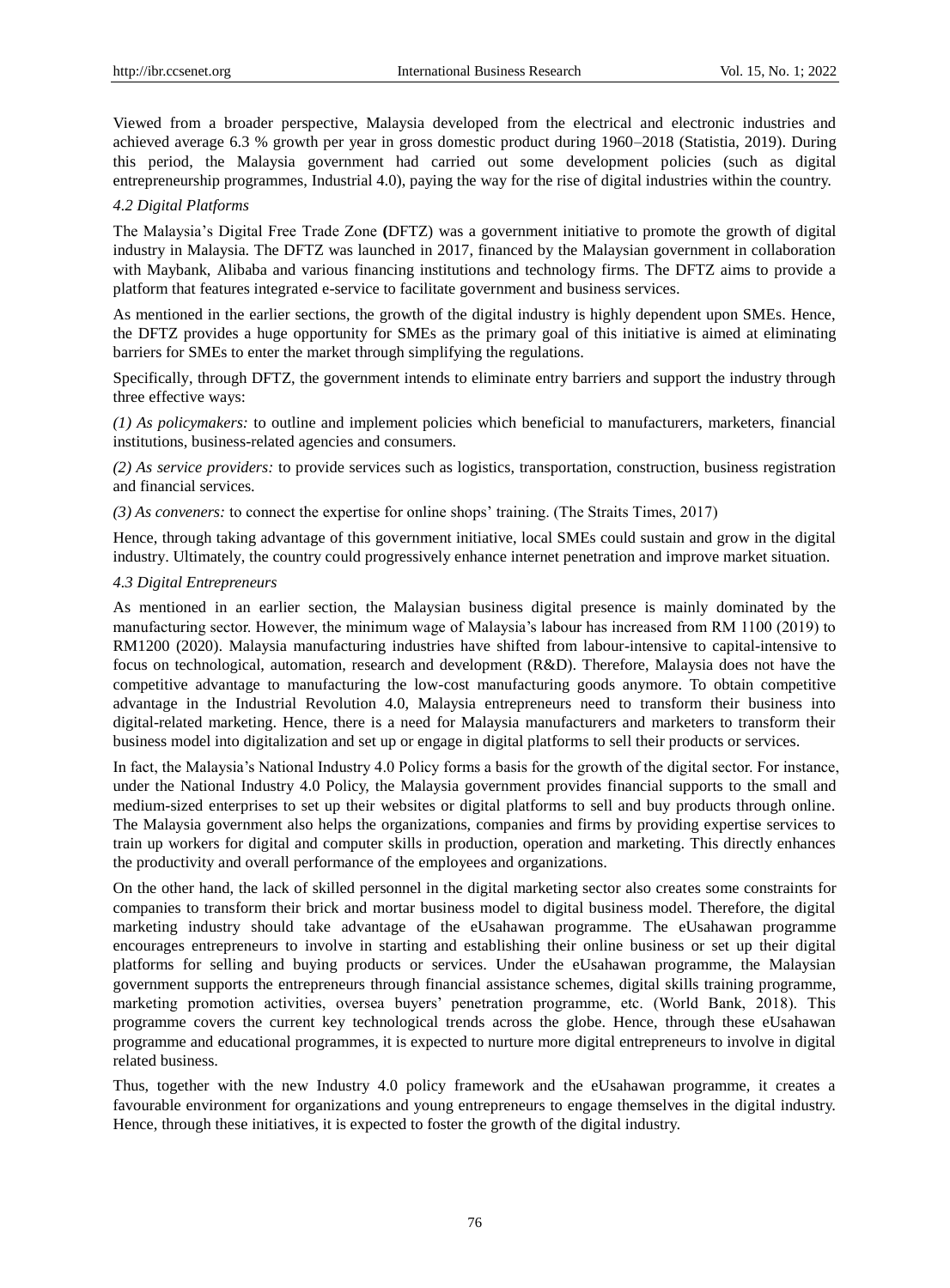## **5. Recommendations and Conclusion**

The purpose of this paper is to highlight digital marketing and its relative challenges faced by Malaysia. The paper seeks to provide viable recommendations that allow the sector to grow within the country. As various literature has suggested that, in the digital marketplace, the key indicator of effective digital marketing requires active government intervention, and as such, it is most imperative to ensure the necessary structural changes in order for this sector to take off. Insufficient human capital and digital infrastructure are the major constraints faced by the digital marketplace, which thus, limits the users' accessibility.

In conclusion, in order to make these recommendations viable, a centralized government policy should be developed. Specifically, this policy should cover every aspect of the industry, in terms of infrastructure, rules and regulations, human capital and education. Therefore, in order to address these issues, some possible recommendations are listed as follows:

| <b>Issues</b>             | <b>Recommendation</b>                                                                                                                                                                                                                               |  |
|---------------------------|-----------------------------------------------------------------------------------------------------------------------------------------------------------------------------------------------------------------------------------------------------|--|
| Internet penetration      | The Malaysian government need to outline a strategic planning to encourage digital<br>$\bullet$<br>and innovation related business among the entrepreneurs.<br>Reduce cost of adoption: lower internet charges, enhance data privacy, increase<br>٠ |  |
|                           | awareness.                                                                                                                                                                                                                                          |  |
| <b>Market Situation</b>   | Malaysia government provides marketing and promotion activities through<br>٠<br>products' exhibitions in local and oversea markets.                                                                                                                 |  |
|                           | Financial institutions provide financial support schemes to young entrepreneurs who<br>$\bullet$                                                                                                                                                    |  |
|                           | start up their digital related business related with low interest rate.                                                                                                                                                                             |  |
|                           | The government agencies and chamber of commerce associations provide<br>٠                                                                                                                                                                           |  |
|                           | information about the market and friendlier investment opportunities.                                                                                                                                                                               |  |
| Policy,<br>Government     | Enhance quality, affordability and improve access of digital marketing.<br>$\bullet$                                                                                                                                                                |  |
| Infrastructure and System | Enhance competition within telecommunication industry through regulatory actions<br>٠                                                                                                                                                               |  |
| Integration               | in order to drive down cost of digital adoption.                                                                                                                                                                                                    |  |
|                           | Close the coverage gap by enabling the environment to attract more private capital<br>$\bullet$<br>to fund or invest in digital marketplace.                                                                                                        |  |
| Data Privacy Issue        | To implement straight law, regulation and practices for data protection.<br>٠                                                                                                                                                                       |  |
|                           | To establish secured e-transaction through banking system.<br>٠                                                                                                                                                                                     |  |
|                           | To ensure the Data Protection Act (2010) is up-to-date to protect users' data<br>$\bullet$                                                                                                                                                          |  |
|                           | privacy. The government is suggested to look into the act if there is any need to                                                                                                                                                                   |  |
|                           | revise the act to cope with the global trends.                                                                                                                                                                                                      |  |
| <b>Education Supports</b> | Proper structural reforms to promote education in terms of skills building, work<br>٠                                                                                                                                                               |  |
|                           | spaces, mentorship, and networking.                                                                                                                                                                                                                 |  |
|                           | Promote a culture of entrepreneurship.<br>٠                                                                                                                                                                                                         |  |
|                           | Provide workforce training programmes that continues to evolve with global trends.<br>٠                                                                                                                                                             |  |

Table 2. List of Recommendations

Despite its popularity, digital marketing faced numerous problems in Malaysia. Nonetheless, there appears to be good prospects for the future. Consequently, the Malaysian government has taken initial steps to address the issues as it is committed that digital marketing help to develop appropriate technologies in developing countries to cater for the needs of the people and enhance their standards of living, through job creation for the unemployed and profits for entrepreneurs. It is hoped also that this paper will be useful to other literature for purposes of benchmarking and streamlining goals on digital marketing.

#### **References**

- Abeysekera, N. (2016). Influence of Social Media Marketing on Customer Engagement. *International Journal of Business and Management Invention, 5*(12), 115-125.
- Appel, G., Grewal, L., Hadi, R., & Stephen, A. T. (2020). The Future of Social Media in Marketing. *Journal of the Academy of Marketing Science*, *48*(1), 79-95. https://doi.org/10.1007/s11747-019-00695-1
- Clayton, W. (2014). *Webbiquity: The Future of Digital Marketing.* Newstex: Chatham.

Fred, D., Ioana, P., & Mark, B. (2018). How to optimize digital marketing execution: Notes from the field. *The Marketing Journal.* Retrieved April 6, 2020, from

https://www.marketingjournal.org/how-to-optimize-digital-marketing-execution-notes-from-the-field-fred-d umas-ioana-popescu-and-mark-blessington/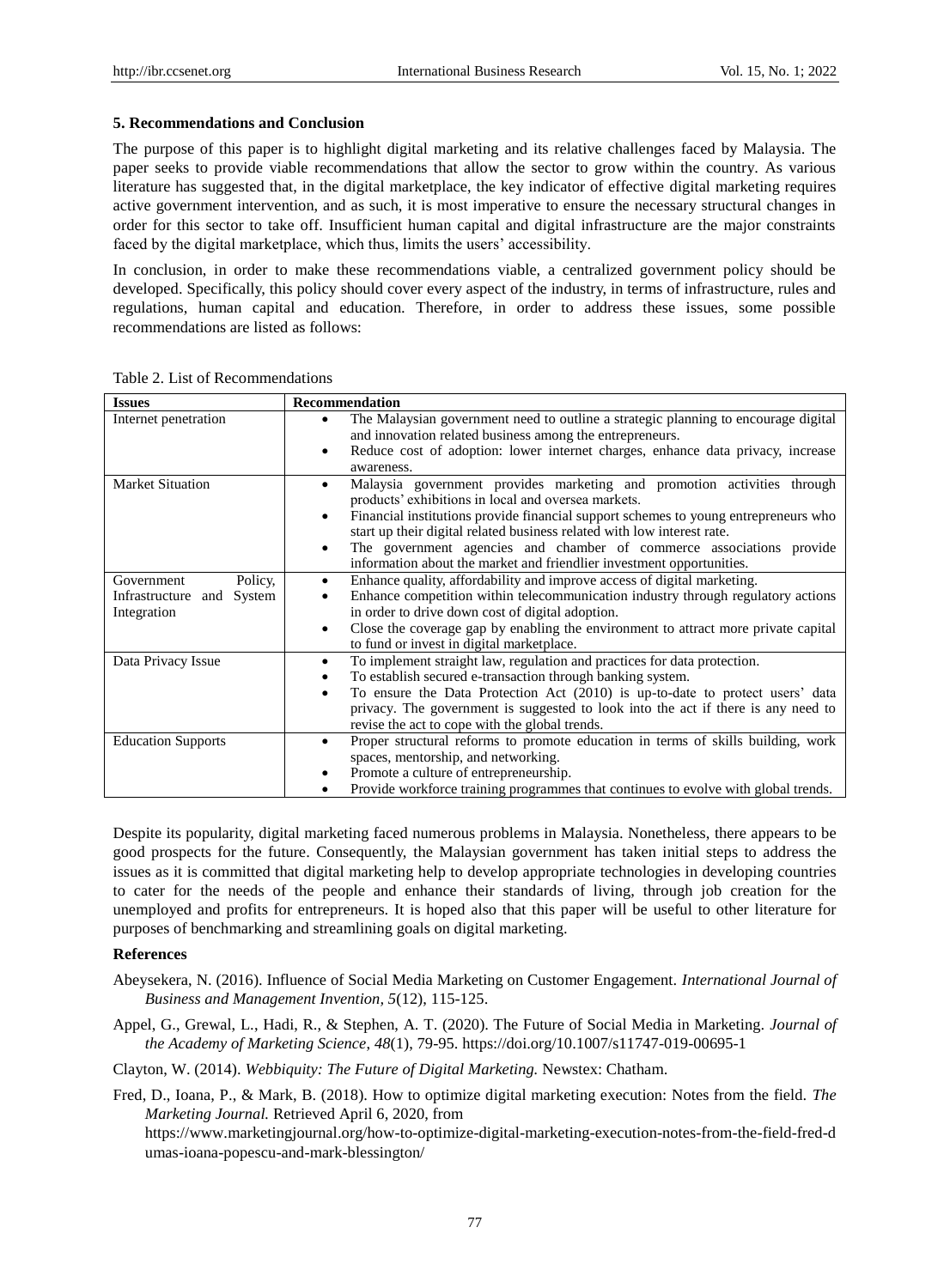- Ghani, N. A. (2016). Big Data and Data Protection: Issues with Purpose Limitation Principle. *International Journal of Advance Soft Computer, 8*(3), 117-120.
- Hays. (2018). *The digital disconnect: Malaysia faces a shortfall of digital marketing professionals.* https://doi.org/10.1201/9781315382876-2
- Injau, H. B. (2011). *Evaluation of Multimedia Super Corrifor (MSC Malaysia) Contribution In Malaysia Economy*. Kuala Lumpur: Asia Pacific University.
- Ištvanić, M. (2017). Digital Marketing in the Business Environment. *Journal of Computer Science and Information Technology, 8*(2), 67-75. https://doi.org/10.32985/ijeces.8.2.4
- Kaplan, A. M., & Haenlein, M. (2010). Users of the world, unite! The challenges and opportunities of Social Media. Business Horizons, *International Journal of Business and Society, 11*(5), 59-68. https://doi.org/10.1016/j.bushor.2009.09.003
- Kaur, A., & Sandhu, G. (2017). *Opportunities and Challenges to Digital Marketing in Developing Countries. Chandigarh*: International Conference on Recent Development in Engineeringg Science, Humanities and Management.
- Lara, O' Reilly (2018). *The future of digital marketing in a data-privacy world.* Retrieved April 6, 2020, from https://www.wsj.com/articles/the-future-of-digital-marketing-in-a-data-privacy-world-1529341496
- Ma, J. (2018). *Future of world trade is small businesses, e-commerce: Jack Ma*. Retrieved February 22, 2019, from http://www.chinadaily.com.cn/a/201810/04/WS5bb544caa310eff303280a38.html
- Mandy, M. K. M. (2020). Book review: Waite, K., & Perez Vega, R. (2018). Essentials of Digital Marketing. Goodfellow Publishers. *Journal of General Management, 45*(4), 230-231. https://doi.org/10.1177/0306307019872917
- MCMC. (2018). *Internet Users Survey 2018*. Cyberjaya: Malaysia Communications and Multimedia Commission.
- MDEC. (2019). *MDEC Introduced Malaysia Digital Hub and Malaysia Tech Entrepreneur Programme to Drive the Growth of Digital Economy*. Retrieved February 23, 2019, from [https://www.mdec.my/news/mdec-introduced-malaysia-digital-hub%E2%84%A2-and-malaysia-tech-entrep](https://www.mdec.my/news/mdec-introduced-malaysia-digital-hub%E2%84%A2-and-malaysia-tech-entrepreneur-programme-to-drive-the-growth-of-digital-economy) [reneur-programme-to-drive-the-growth-of-digital-economy](https://www.mdec.my/news/mdec-introduced-malaysia-digital-hub%E2%84%A2-and-malaysia-tech-entrepreneur-programme-to-drive-the-growth-of-digital-economy)
- Michael, R. (2014). *Acceptance of E-marketing Strategies in Developing Countries-A Case study of Tanzania SMEs. Kuala Lumpur:* Proceedings of the International Conference on Computer Science, Computer Engineering, and Education Technologies.
- Murugiah, S. (2018). *Malaysia slips three spots in World Digital Competitiveness ranking*. Retrieved February 19, 2019, from
	- <http://www.theedgemarkets.com/article/malaysia-slips-three-spots-world-digital-competitiveness-ranking>
- Roy, G., Datta, B., & Basu, R. (2016). Trends and future directions in online marketing research. *Journal of Internet Commerce, 16*(1), 1-31. https://doi.org/10.1080/15332861.2016.1258929
- Schwarzl, S., & Grabowska, M. (2015). Online marketing strategies: The future is here. *Journal of International Studies*, *8*(2), 187-196. https://doi.org/10.14254/2071-8330.2015/8-2/16
- Singapore Business Review. (2019). *4.83 million Singaporeans are now online*. Retrieved January 22, 2019, from<https://sbr.com.sg/information-technology/news/483-million-singaporeans-are-now-online>
- Statista. (2019). *Malaysia: Growth rate of the real gross domestic product (GDP) from 2012 to 2022.* Retrieved February 22, 2019, from

<https://www.statista.com/statistics/318977/gross-domestic-product-gdp-growth-rate-in-malaysia/>

- Statista. (2019). *Percentage of population using the internet in Japan from 2000 to 2018.* Retrieved February 22, 2019, from<https://www.statista.com/statistics/255857/internet-penetration-in-japan/>
- Stone, D. M., & Woodcock, N. D. (2013). Interactive, Direct and Digital Marketing. *Journal of Research in Interactive Marketing, 12*(5), 4-17. https://doi.org/10.1108/JRIM-07-2013-0046
- Sutton, M. (2017). *The future of digital marketing*. Newton: CMO Innovation.
- The New Straits Times. (2019). *Malaysians spend 14 hours daily on digital devices: Survey.* Retrieved August 26, 2019, from https://www.nst.com.my/news/2016/11/189176/malaysians-spend-